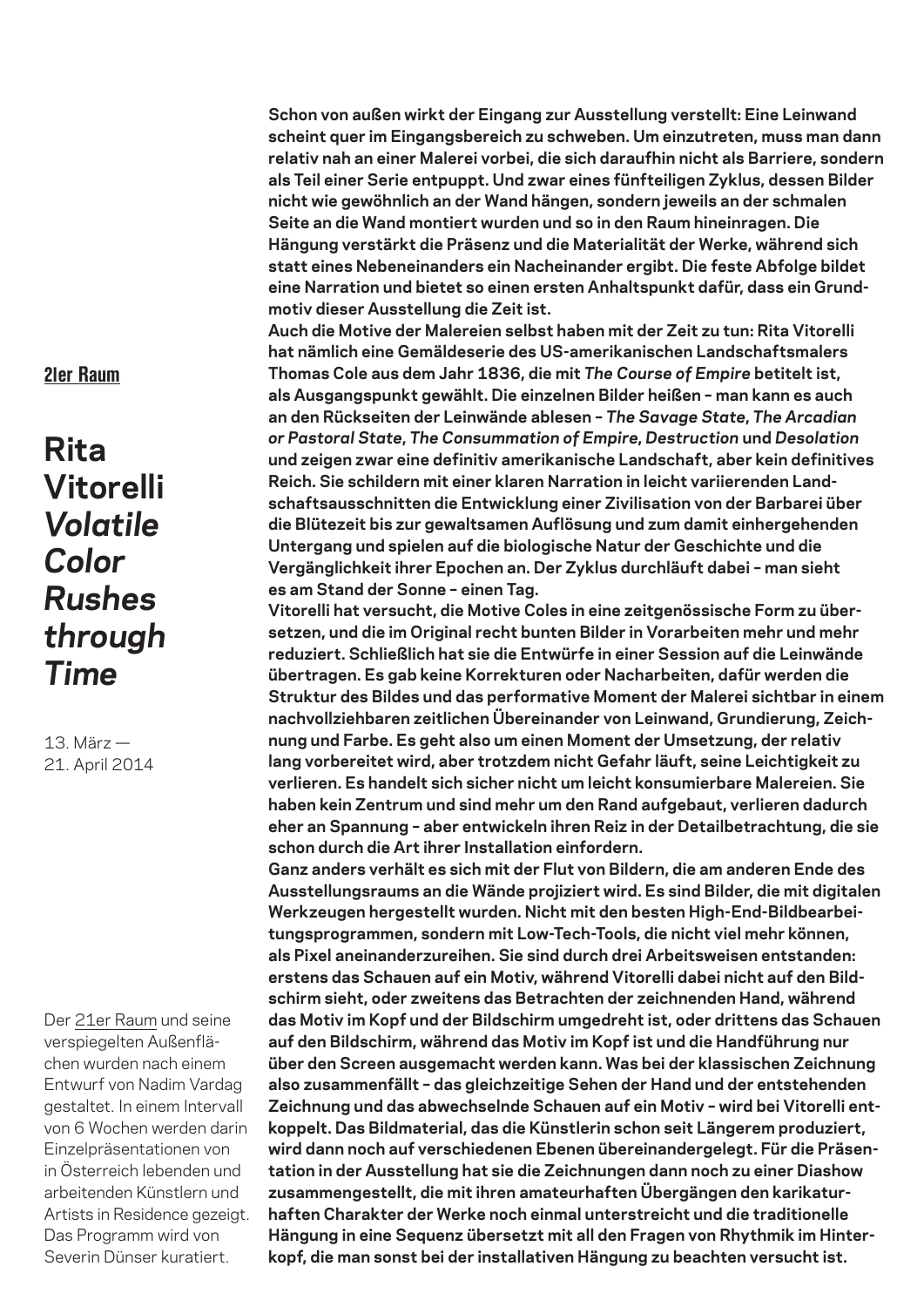**Im Tiefhof des 21er Haus finden sich Arbeiten, die Rita Vitorelli gemeinsam mit Dan Solbach als Plakatserie gestaltet hat. Das Prinzip des kalkulierten Zufalls kam auch hier zum Tragen, Solbach kombinierte verschiedene Zeichnungen zu jeweils einem Plakat, und die 27 daraus entstandenen ließ man wiederum von Plakatierern anordnen.**

**Dieses willkürliche Moment, das der Zirkulation von Bildern im Internet und unserem Umgang mit ihnen nicht unähnlich ist, unterläuft repräsentativindividuelle malerische Gesten und ersetzt Autorschaft durch kreative Komplizenschaft, während trotzdem eine digitale Handschrift zu erkennen ist. Klassische Fragen der Malerei, wie solche nach dem Bildaufbau oder der Abbildhaftigkeit, sind sich hier gegenübergestellt. Trotzdem bleibt die Malerei der Ort der Orientierung, wenn die Frage aufkommt, wo es mit ihr hingeht, wenn das Bild inflationär und immateriell ist. Und so ist wohl auch** *The Course of Empire* **als Kommentar zum Stand der Dinge zu lesen: die Malerei als etwas Ruinenhaftes, aber im Rahmen eines sich immer wiederholenden Zyklus.**

Rita Vitorelli wurde 1972 geboren, sie lebt und arbeitet in Wien und Berlin. Letzte Ausstellungen u. a.: Very abstract and really figurative, Galerie Emanuel Layr, Wien (2012); The Happy Fainting of Painting, Zwinger Galerie, Berlin (2012); Die/Der Würfel/Le Dé (III), COCO, Wien (2012).



- 1 *The Savage State***, 2014 Graphit und Acryl auf Leinwand, 75 × 120 cm**
- 2 *The Arcadian State***, 2014 Graphit und Acryl auf Leinwand, 75 × 120 cm**
- 3 *The Consummation of Empire***, 2014 Graphit und Acryl auf Leinwand, 90 × 140 cm**
- 4 *Destruction***, 2014 Graphit und Acryl auf Leinwand, 75 × 120 cm**
- 5 *Desolation***, 2014 Graphit und Acryl auf Leinwand, 75 × 120 cm**
- 6 **260 digitale Zeichnungen mit Maus oder Trackpad, in drei Diashows, geloopt, jeweils ca. 5 min**
- 7 **Im Tiefhof:**

**27 Plakate, Digitaldrucke auf Papier, 2014 in Zusammenarbeit mit Dan Solbach**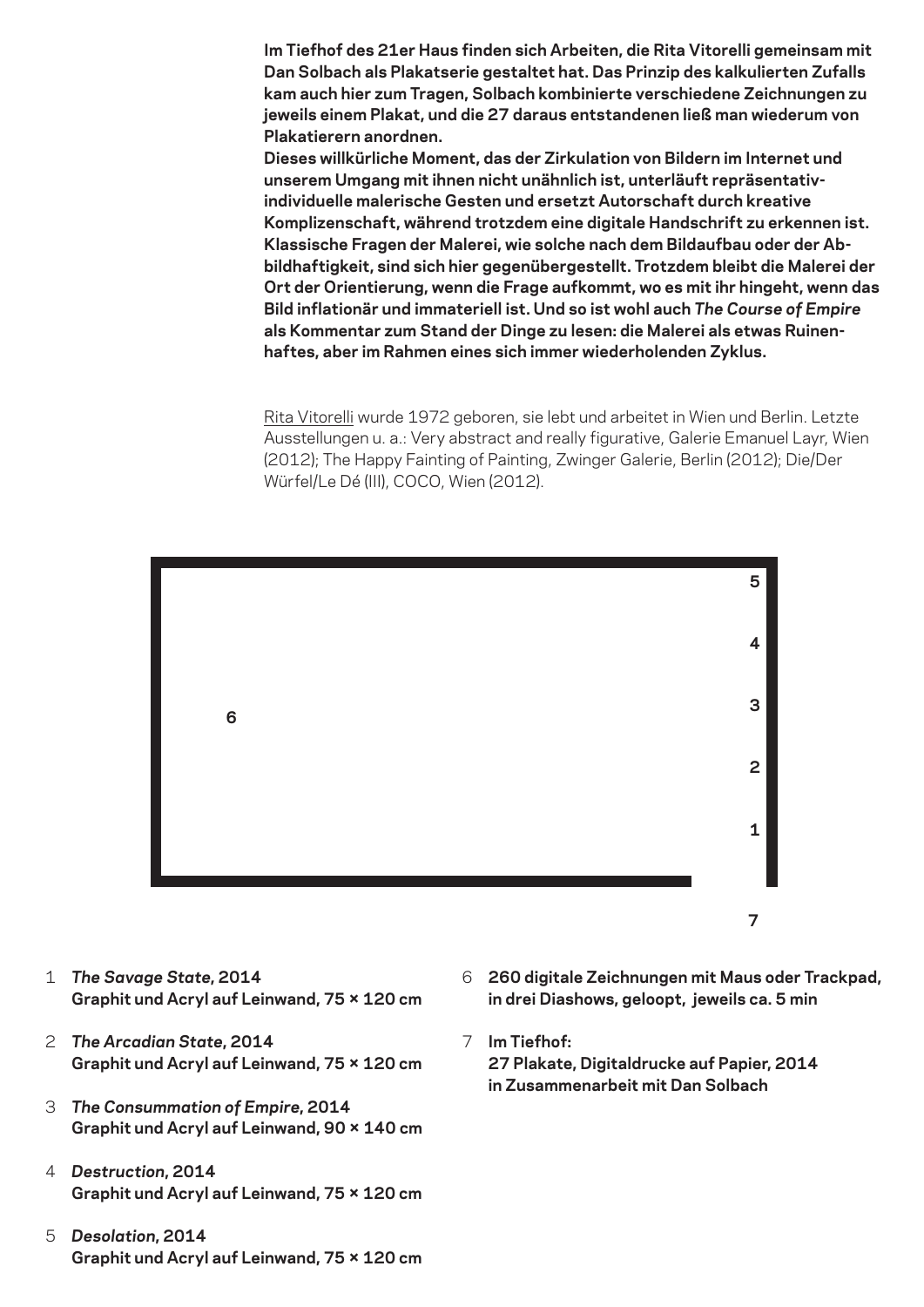**The exhibition seems blocked even before entering the space, as a canvas appears to be floating across the doorway. Indeed, the visitor has to pass fairly closely to a painting to go into the show, a painting that in actual fact is part of a series rather than a barrier. It is a five-part cycle with pictures not hanging on the wall in the usual way but protruding into the room, attached to the wall along their thin edge. The hanging intensifies the presence and materiality of these works and arranges them in succession as opposed to side-by-side. This defined sequence forms a narrative, a first indication that a fundamental subject in this exhibition is time.**

## 21er Raum

**Rita Vitorelli** *Volatile Color Rushes through Time*

March 13 — April 21, 2014

The 21er Raum, with its mirrored exterior surfaces, was designed by Nadim Vardag. At an interval of six weeks, monographic shows of artists living and working in Austria and of Artists in Residence are presented here. The program is curated by Severin Dünser.

**For time is also a theme of the paintings. Rita Vitorelli's starting point was a series entitled** *The Course of Empire***, completed in 1836 by the American landscape painter Thomas Cole. The titles of the paintings can be read on the reverse on the canvases:** *The Savage State***,** *The Arcadian or Pastoral State***,**  *The Consummation of Empire***,** *Destruction***, and** *Desolation***. They show a distinctly American landscape but not a specific empire. In a clear narrative and slightly varying landscape views they trace the development of civilization from barbarism to its heyday and then violent devastation followed by demise, thus alluding to the biological nature of history and the transience of its epochs. The cycle takes place over the course of a single day, as can be seen from the position of the sun.**

**Vitorelli's aim was to translate Cole's subject matter into contemporary form, successively paring down the vivid originals in preliminary works before finally transferring her studies to canvas in a single session. There were no corrections or retouching, leaving the picture's structure and the performative moment clearly visible in this temporal sequence of canvas, primer, drawing, and paint. It concerns the moment when the work is realized that, for all its lengthy preparation, runs no risk of losing any of its lightness and fluency. These are paintings that are certainly not easy to digest. They have no center and seem to have been composed around the edges, thus tending to forfeit some tension, but it is in the detail that their appeal lies – indeed the style of installation calls for its close scrutiny.** 

**The abundance of images projected onto the walls at the other end of the exhibition space has a very different effect. These images have been produced using digital tools – not the best high-end image processing programs but lowtech tools capable of little more than aligning pixels. They were made in three different ways: Firstly, observing the motif without looking at the screen, secondly watching the drawing hand with only a mental image of the motif and the screen turned away, and thirdly drawing with just a mental image of the motif while looking only at the screen. Vitorelli thus disconnected the classic process of drawing that combines simultaneously looking at the hand and emerging drawing while glancing at the motif. The artist has been producing such images for a long time and she then superimposes them in different ways. For this exhibition she compiled the drawings into a slideshow with amateurish transitions further underlining the caricature quality of these works. This translates traditional hanging into a sequence, bearing in mind all the issues of rhythm to which spatial installation aspires.**

**On display in the lower level courtyard in front of the 21er Haus entrance there is a poster series designed by Rita Vitorelli and Dan Solbach. This too works**